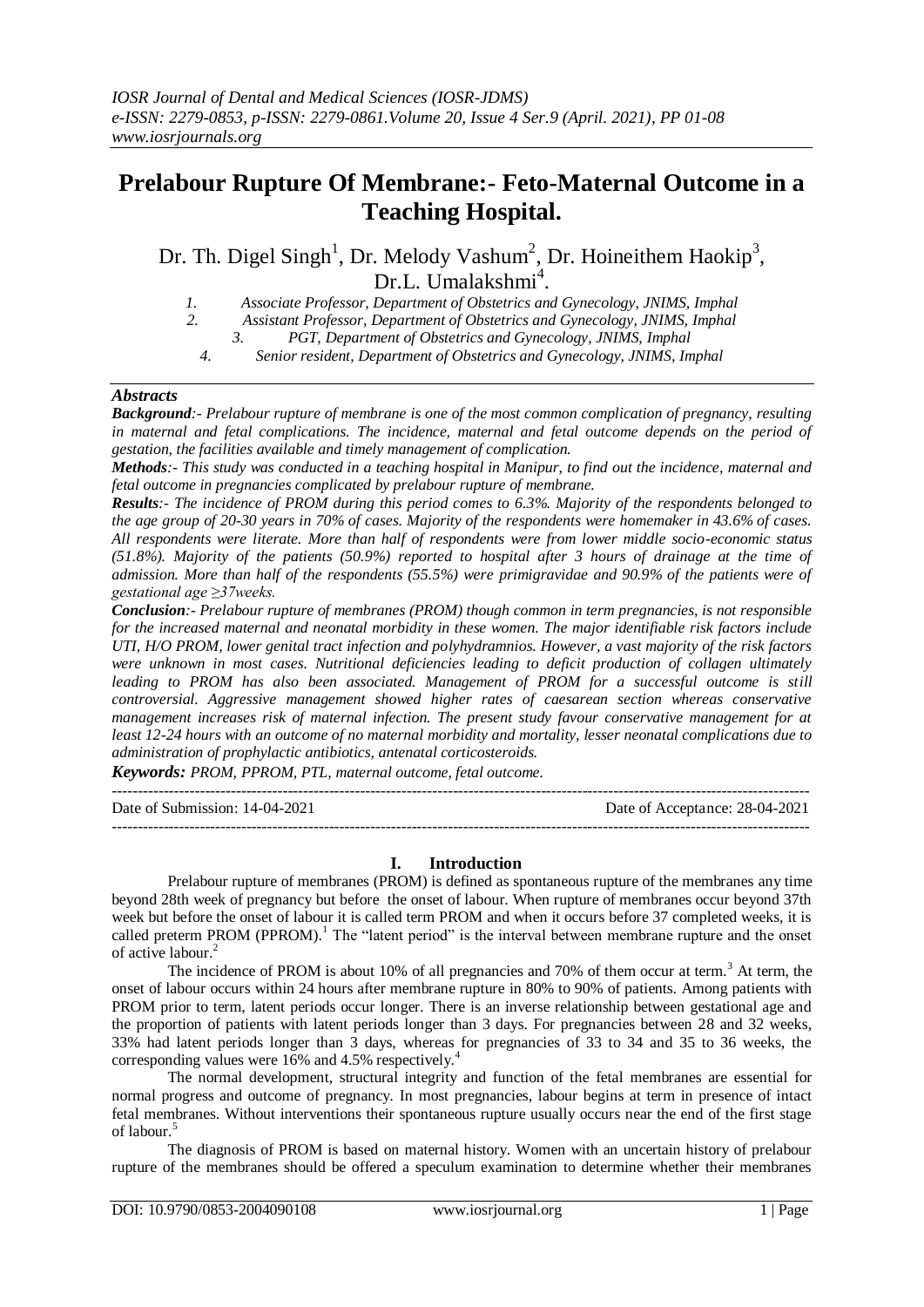have ruptured. Digital vaginal examination is to be avoided because it has been shown that a threefold increase of positive amniotic cultures occurs in women who had vaginal examinations compared to those who did not.<sup>10</sup>

## **Aims And Objects:-**

The aims and objects of the study are:

- 1) To identify the risk factors of prelabour rupture of membranes.
- 2) To assess the fetal and maternal outcome of prelabour rupture of membranes.

### **II. Materials And Methods**

#### **Study set up**:

 This cross-sectional study was carried out in the Department of Obstetrics and Gynecology, JNIMS, Porompat. After excluding women with antepartum haemorrhage, uterine anomalies, intrauterine death and fetuses with congenital anomalies, patients with prelabour rupture of membranes were recruited in this study.

#### **Study design:**

Cross-sectional study design. **Study duration:** 16 months. **Sample size:-** 110 patients.

#### **Inclusion criteria:**

- 1. Both primi and multi gravid women who gave consent.
- 2. Pregnancy duration between 28-40 weeks.
- 3. H/O leaking or presence of leaking per vagina spontaneously.

#### **Exclusion criteria:**

- 1. Pregnant women with active labour.
- 2. Antepartum haemorrhage.
- 3. Uterine anomalies.
- 4. Intrauterine death.
- 5. Fetuses with congenital anomalies.

### **Analysis plan:**

Data were entered in MS Excel and was later transferred to SPSSv22.

#### **Ethical issues:**

Ethical approval and permission to conduct the study was obtained from the Ethics Committee of the Institute

**III. Results**

#### **1. Incidence:-**

Total number of deliveries during the study period was 7466 and the number of PROM cases was 472. So the incidence of PROM comes to 6.3%.

## **2. Age distribution:-**

Majority of the respondents belong to the age group of 20-30yrs. The mean age distribution is 26.99±5.15

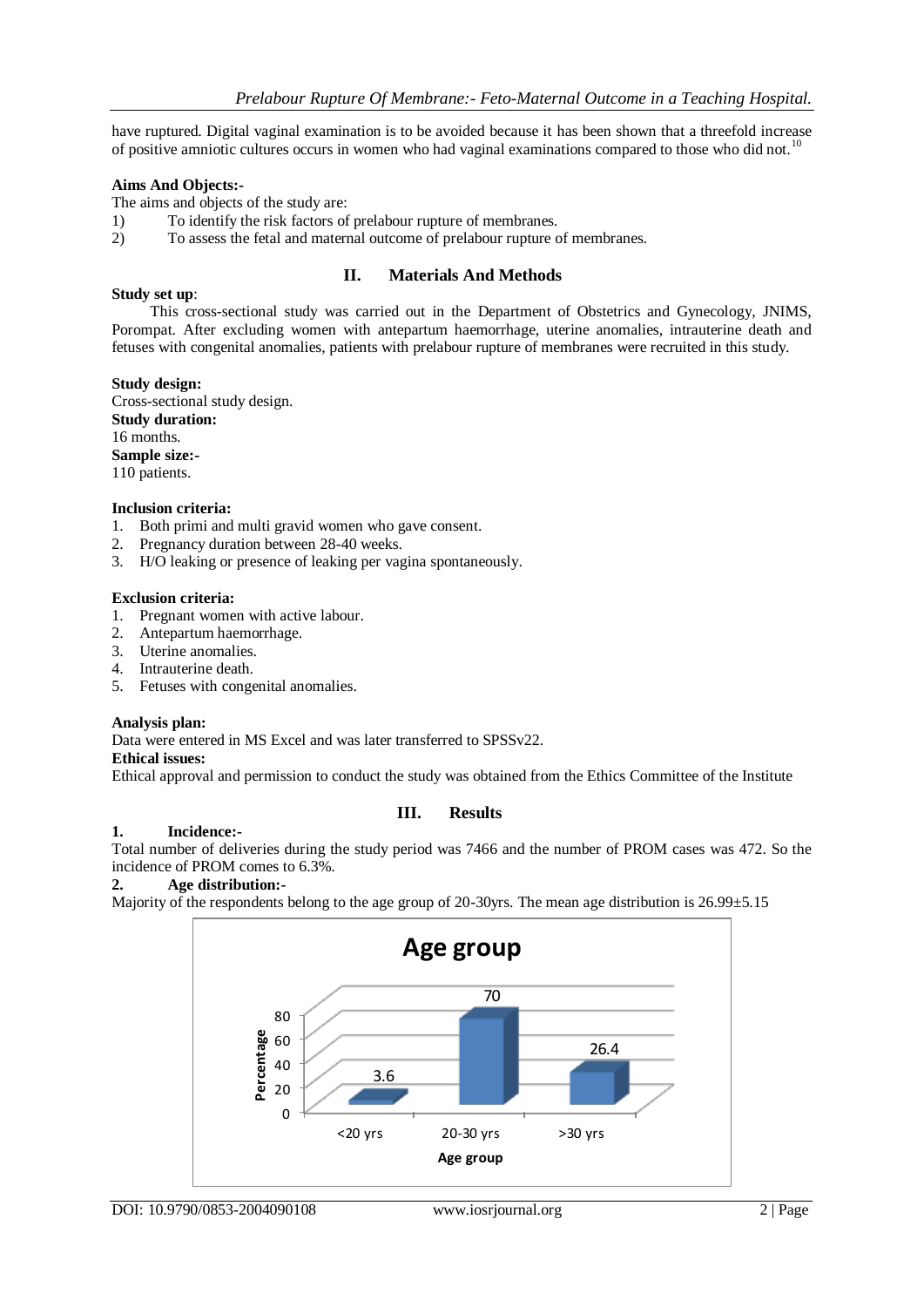## **3. Distribution of respondents by education:-**

All the respondents were literate as shown in Table

| <b>Education</b>              | Frequency | Percentage |
|-------------------------------|-----------|------------|
| <b>Illiterate</b>             |           |            |
| Class 10 <sup>th</sup> passed |           | 22.7       |
| Class $12th$ passed           |           | 39.1       |
| <b>Graduate and above</b>     |           | 38.2       |
| Total                         | 10        | 100.0      |

#### **4. Distribution of respondents by duration of drainage (in hrs.) at the time of admission:-**

| Drain hrs | Frequency | Percentage |
|-----------|-----------|------------|
|           |           |            |
|           |           | 23.6       |
|           |           | 50.9       |
|           |           | 20.0       |
|           |           |            |
|           |           |            |
| Total     |           | 100.0      |

## **5. Distribution of respondents by socio-economic status:-**

Majority of the respondents belong to lower middle socio-economic status.



### **6. Distribution of respondents by parity:-**

Majority of the respondents were primigravidae in 55.5% of the cases.

| Parity       | c<br><b>Frequency</b> | Percentage |
|--------------|-----------------------|------------|
|              |                       | 55.5       |
|              |                       | 31.8       |
|              |                       | 10.0       |
|              |                       |            |
| <b>Total</b> | 110                   | 100.0      |

#### **7. Distribution of respondents by gestational age:-**

90.9% of the respondents were term PROM

| <b>Gestational age</b> | Frequency | Percentage |
|------------------------|-----------|------------|
| <37 weeks              |           |            |
| $>37$ weeks            | 100       | 90.9       |
| Total                  |           | 100.0      |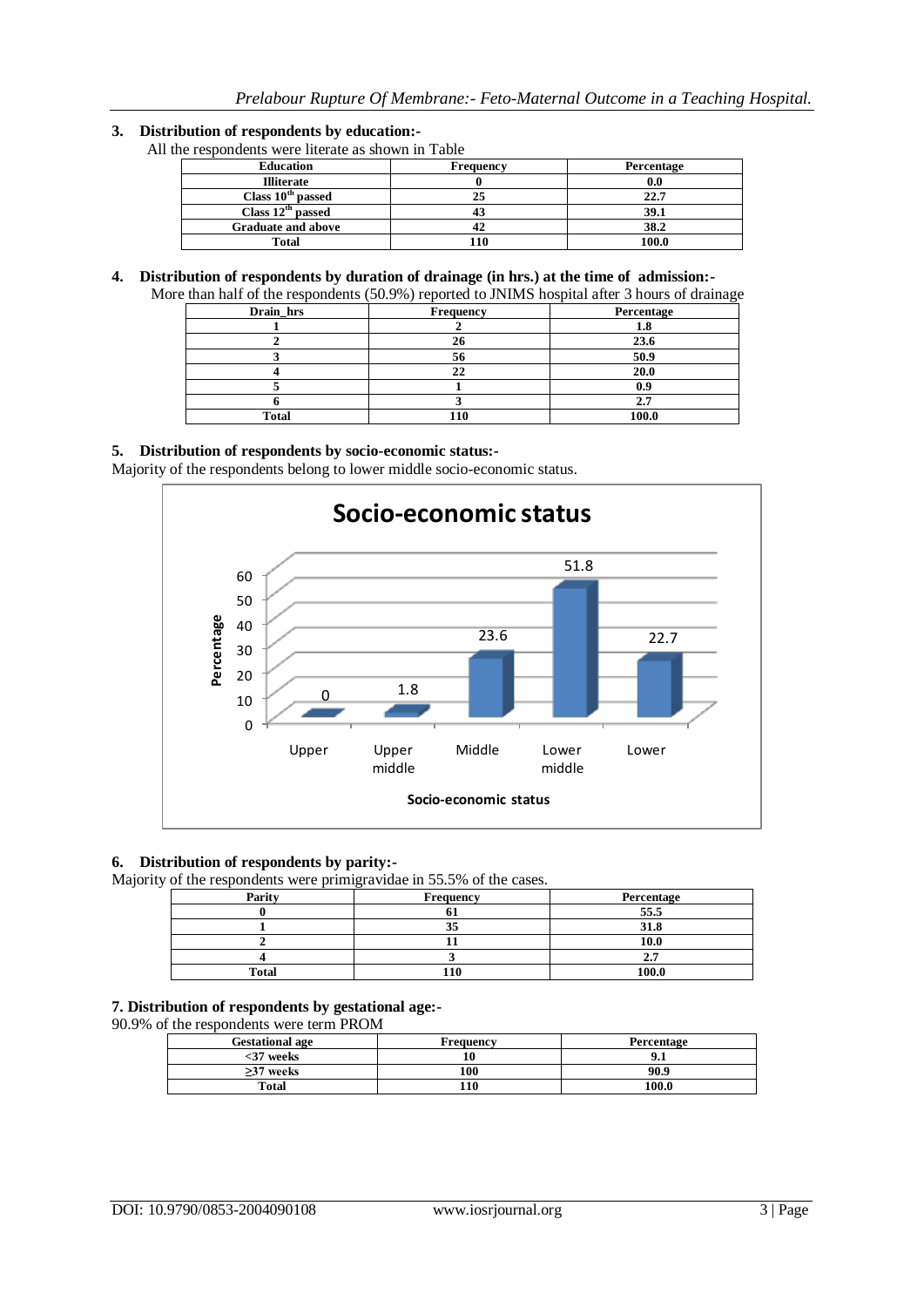



#### **9. Distribution of respondents by PROM to delivery interval (in hrs)** 90.9% of the respondents delivered within 24 hours.

| $\mu$ . The respondents defined whill $\mu$ and $\mu$ |                   |  |  |
|-------------------------------------------------------|-------------------|--|--|
| <b>Frequency</b>                                      | <b>Percentage</b> |  |  |
|                                                       |                   |  |  |
| 100                                                   | 90.9              |  |  |
|                                                       | 9.1               |  |  |
| 110                                                   | 100.0             |  |  |
|                                                       |                   |  |  |

## **10. Distribution of respondents by risk factors**

UTI was the most common identifiable risk factor (18.2%) among the respondents but risk factor was unknown in 60.9% of the cases.

| <b>Risk factors</b>           | Frequency | Percentage |
|-------------------------------|-----------|------------|
| <b>Unknown</b>                | n.        | 60.9       |
| UTI                           | 20        | 18.2       |
| <b>H/O PROM</b>               | . .       | 15.5       |
| Lower genital tract infection |           | 3.6        |
| Polyhydramnios                |           | 1.ð        |
| Total                         |           | 100.0      |

## **11. Distribution of respondents by mode of delivery:-**

More than half of the respondents delivered vaginally in  $52.7\%$  cases (NVD + Instrumental + Assisted breech delivery) and by LSCS in 47.2% cases.

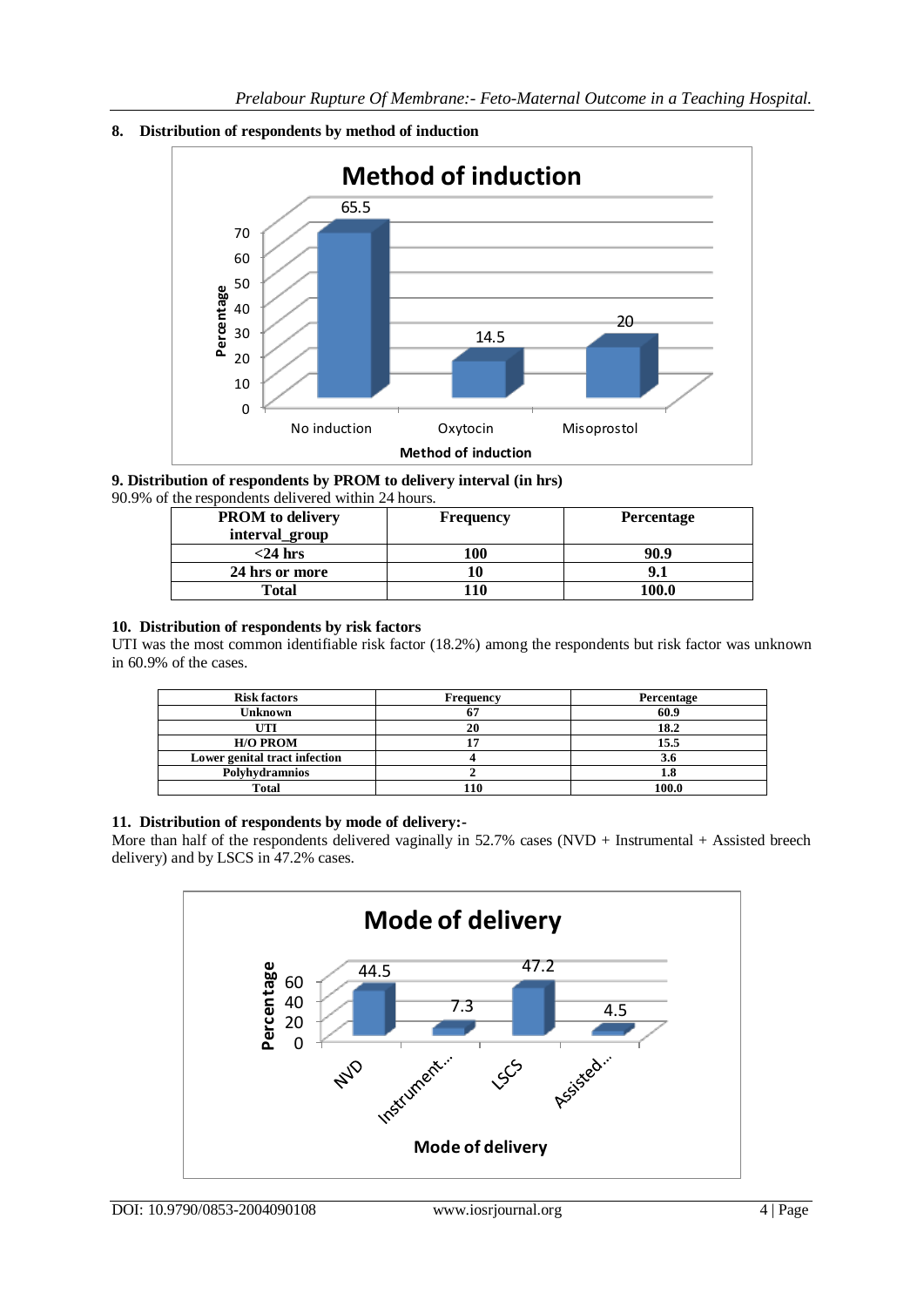## **12. Distribution of respondents by LSCS indications:-**

Majority of the respondents underwent LSCS (48.1%) due to foetal distress.



## **13. Distribution of respondents by fetal outcome**

Fetal outcome was good in 92.7% of the cases.

| <b>Fetal outcome</b>      | <b>Frequency</b> | Percentage |
|---------------------------|------------------|------------|
| Good                      | 102              | 92.7       |
| Prematurity               |                  |            |
| <b>NICU</b> admission     |                  |            |
| <b>Neonatal mortality</b> |                  |            |
| IUD                       |                  |            |
| Total                     | 10               | 100.0      |

### **14. Relation between Bishop score and mode of delivery**

| <b>Bishop score</b> | <b>Mode of delivery</b> |              | <b>P-value</b> |
|---------------------|-------------------------|--------------|----------------|
|                     | LSCS                    | Vaginal      |                |
| 0 to 5              | $48(94.1\%)$            | $3(5.9\%)$   | 0.0001         |
| 6 to 10             | 4(6.8%)                 | $55(93.2\%)$ |                |

Majority of the respondents (94.1%) underwent LSCS when the Bishop score was low (0 to 5) and 93.2% of the respondents delivered vaginally when Bishop score was good (6 to 10). It was found to be statistically significant (P=0.0001

## **IV. Discussion**

A prospective study to assess the fetomaternal outcome of prelabour rupture of membranes (PROM) was carried out in the Department of Obstetrics and Gynecology, Jawaharlal Nehru Institute of Medical Sciences, Imphal from  $1<sup>st</sup>$  July, 2018 to 31<sup>st</sup> October, 2019 among 110 pregnant women with PROM.

Total number of deliveries during the study period was 7466 . During this period, total women with PROM was 472. So the incidence of PROM comes to 6.3%.

## **1) INCIDENCE**

According to previous literatures, incidence of PROM was 4.01% by Kodkany BS et al<sup>21</sup>, 6.91% by Nili F et  $a1^{31}$ , 5.2% in the study by Gandhi M et al<sup>39</sup>, 2.7% - 17% by Gunn GC et al<sup>14</sup>, 3.3% by Akhtar MS et al<sup>19</sup>, 7.71% by Pandey S et  $al^{24}$ .

The incidence of PROM in our study was 6.3% which was comparable to all the above studies.

## **2) AGE**

The range of the age at rupture of membranes was of 24-36 years in those <37 weeks and 37-40 years for those with  $\geq$ 37 weeks by Kappy KA et al<sup>17</sup>.

Akhtar MS et al<sup>19</sup> found that the phenomenon occurred more commonly in women between the 2<sup>nd</sup> and 3<sup>rd</sup> decade of life.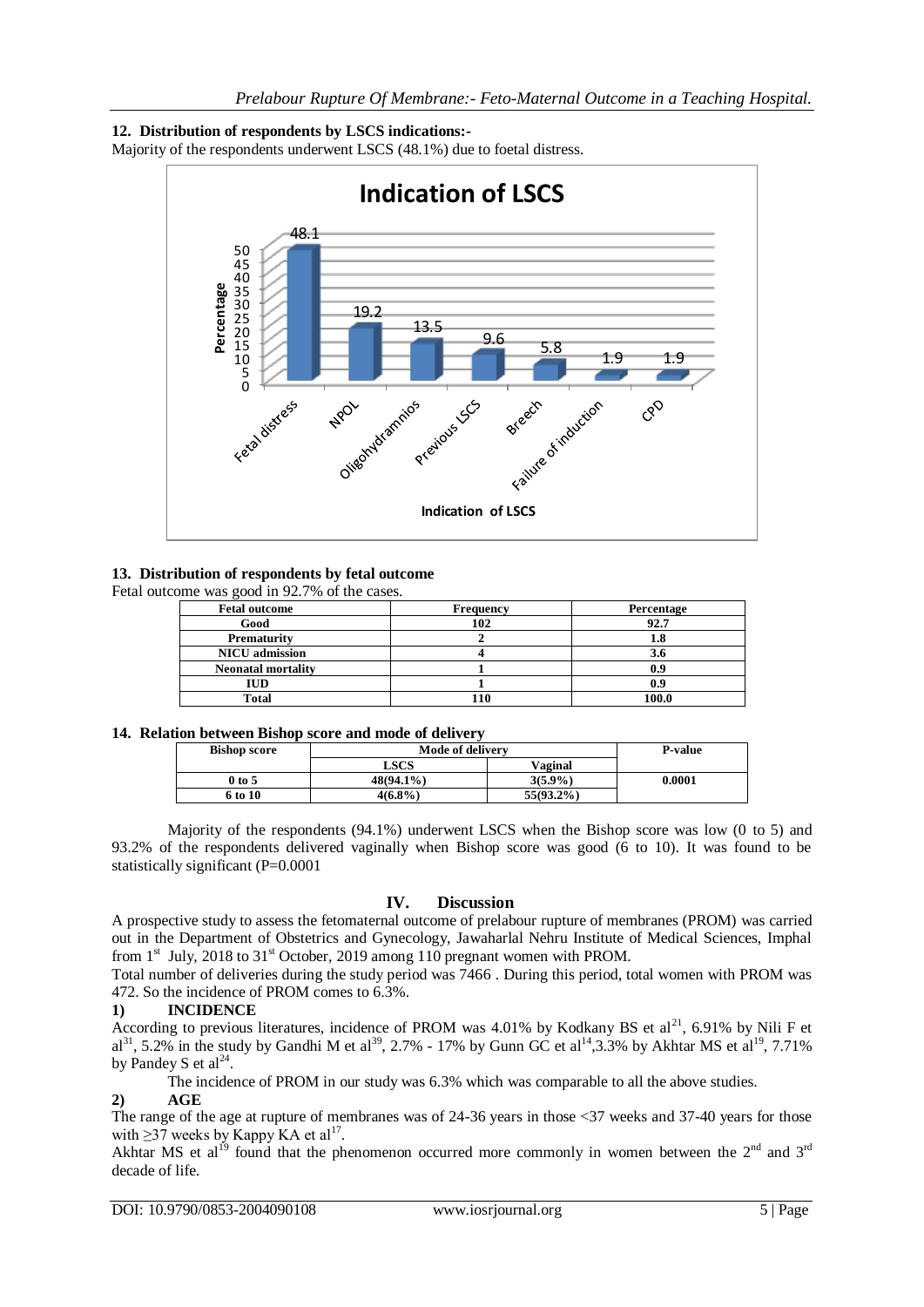The mean age of the patients with PROM was 23.3 years by Koh KS et al<sup>16</sup>.

Kodkany BS et al<sup>21</sup> had a maximum number of patients with PROM which were in the age group of 21 to 25 years.

Gandhi M et al<sup>39</sup> had maximum incidence of 77.6% in age group 21-30 years with 59.4% in 21-25 years. Gahwagi MMM et al<sup>42</sup> had 61% in 21-30 years.

Kiranmaie  $S^{40}$  had 43% incidence in 21-25 years age group.

In our study, maximum PROM cases were in the age group of 20-30 yrs comprising of 70% which is comparable to above studies.

## **3) SOCIO-ECONOMIC STATUS**

By Raut MD et  $al^{20}$ , 76% of the group with premature rupture of membranes belonged to the low socioeconomic status, 61% according to Pandey S et al<sup>24</sup> belong to the low socioeconomic group. Gandhi M et al<sup>39</sup> study of PROM showed incidence of PROM much higher in rural areas, 61.7% patients came from rural area and 38.3% came from urban area. In the study by Gahwagi MMM et  $al^{42}$ , more than half of the respondents were from low socioeconomic status (54%) and the remaining from middle socioeconomic status.

In our study, 51.8% of PROM cases belonged to lower middle socio-economic status.

## **4) PARITY**

According to Kodkany BS et al<sup>21</sup> 42% were primigravidae, 62% were nulliparous in Pandey S et al<sup>24</sup> study and 55.5% were primigravidae in our present study.

## **5) GESTATIONAL AGE**

In a study by Raut MD et al<sup>20</sup>, 66% of the patients with PROM were after completion of 36 weeks.

67% cases of PROM in gestation age of 38-40 weeks by Jayaram VK et al<sup>27</sup>.

In our study, 90.9% PROM cases were of gestational age  $\geq$ 37 weeks.

## **6) MODE OF DELIVERY**

Mode of delivery in the study by Gahwagi MMM et  $al<sup>42</sup>$  were full term normal vaginal delivery 62%, post term vaginal delivery 10%, LSCS 28%.

In the study by Shrestha SR et al<sup>35</sup> normal vaginal delivery 70%, instrumental 3.5%, caesarean section 27%.

In Gandhi M et al<sup>39</sup> study, normal vaginal delivery was the commonest mode of delivery (338 cases, 88%), while instrumental delivery rate was only 0.5% (2 cases) and caesarean section rate was 11.5% (44 cases).

In the study by Kiranmaie  $S^{40}$  63% women delivered vaginally, 37% delivered by LSCS.

In the study by Shah M et al<sup>38</sup> 81% had FTNVD, 3.8% had forceps delivery, 15.2% had LSCS.

The caesarean rate in patients with PROM were 43% by Koh KS et al<sup>16</sup>, 18% in those >37 weeks by Kodkany BS et  $al^{21}$ .

In our study, maximum cases (52.7%) delivered vaginally (44.5% NVD, 7.3% instrumental delivery and 0.9% assisted breech delivery) comparable to the study by Gahwagi MMM et  $al^{42}$ , Shrestha SR et al<sup>35</sup>, Gandhi M et al<sup>39</sup>, Kiranmaie  $S^{40}$  and Shah M et al<sup>38</sup>.

Also 47.2% delivered by LSCS which is comparable only to Kiranmaie  $S^{40}$  study. This is because majority of the cases developed foetal distress (21.8%) due to which emergency LSCS was taken up to terminate the cases.

## **7) INDICATIONS OF LSCS**

In the study by Gahwagi MMM et al<sup>42</sup>, indications of LSCS were failed induction 50%, foetal distress 28.6%, big baby 3.6%, previous caesarean section 7.2%, drained liquor 3.6%, breech 7.2%.

The common indications of LSCS in Gandhi M et al<sup>39</sup> study were foetal distress in  $1<sup>st</sup>$  stage of labour (50%) and failure to progress in  $1<sup>st</sup>$  stage of labour (31.8%).

In our study, LSCS was done for foetal distress (48.1%), previous caesarean section (9.6%) cases which is comparable to Gahwagi MMM et al<sup>42</sup>. Also, foetal distress (48.1%) and non-progress of labour (19.2%) were the most common indications of LSCS which is comparable to the study by Gandhi M et al<sup>39</sup>.

### **8) RISK FACTORS**

According to Kodkany BS et al<sup>21</sup>, vaginitis (11%), twins (3%), incompetent os (2%) and unknown (17%) were the risk factors.

Pandey S et al<sup>24</sup> found that history of recent coitus (14%), malpresentations (11%), history of previous PROM (8%), incompetent os (3%), polyhydramnios (2%), twins (1%) and 61% were unknown as the various risk factors seen in PROM.

Genital tract infection (40%), recent coitus (1%), malpresentations (14%) and incompetent cervix (2%) were the major risk factors according to Jayaram  $VK^{27}$ .

In this study, the risk factors were H/O PROM (15.5%), polyhydramnios (1.8%) and unknown (60.9%) which is comparable to Pandey S et al<sup>24</sup> study. The other risk factors were UTI (18.2%) and lower genital tract infection  $(3.6\%)$ .

## **9) APGAR SCORES**

Apgar scores were taken at 1 min and at 5 min interval after delivery. It was observed that the scores were greatly influenced by the latent period, gestational age at delivery, prematurity and maternal condition prior to delivery.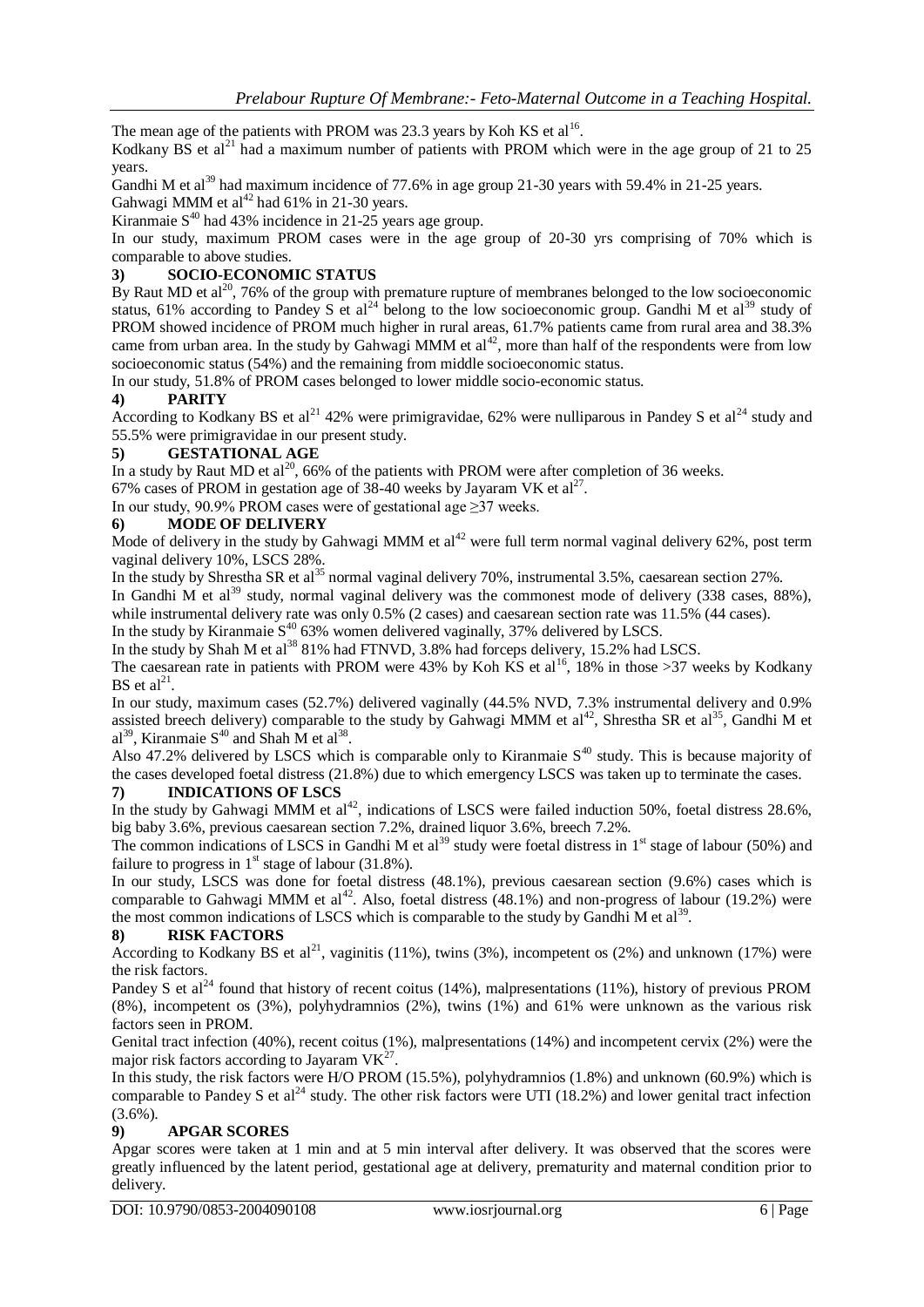Evaldson et al<sup>18</sup> found 15% of the babies with apgar score  $\langle 7 \rangle$  at 5 min. Jayaram VK et al<sup>27</sup> found 7.5% having scores <7 at 5 min.

In our study, 2.7% babies had apgar score <7 at 5 min with latent period of >24 hours.

### **10) FETO-MATERNAL OUTCOME**

There was no maternal morbidity (chorioamnionitis, endometritis and sepsis) and mortality in our study. This can be attributed to timely interventions of pregnant women with PROM mainly in the administration of injectable antibiotics once PROM diagnosis was confirmed on admission and use of proper method of induction. However, there were few neonatal complications.

Akhtar MS et al<sup>19</sup> found that perinatal mortality was 8.1% if the latent period was <24 hours and 91.8% if >24 hours.

Kodkany BS et  $al^{21}$  found that among the neonatal morbidity, birth asphyxia was 29.5%, RDS 27.7% and septicaemia 12%.

Jayaram VK et al<sup>27</sup> reported that the neonatal morbidity in term infants with PROM was 17.9% and that of preterm PROM was 24%.

Gupta S et al<sup>52</sup> study reported birth asphyxia comprises of 8%, neonatal sepsis 4%, NICU admission 26% and neonatal mortality 2%.

In our study, there were 4 cases of NICU admission (3.6%), 2 cases of prematurity (1.8%), 2 cases of perinatal mortality (1.8%) with no cases of jaundice and sepsis. Lesser complications as compared to the above studies may be due to smaller sample size of the present study and also due to majority of cases being term PROM (90.9%).

## **V. Conclusion**

Prelabour rupture of membranes (PROM) though common in term pregnancies, is not responsible for the increased maternal and neonatal morbidity in these women. The grave outcome with regards to the mother and the fetus in particular is seen commonly when the rupture of membranes occur before term.

The incidence reported in the study is 6.3%. The major identifiable risk factors include UTI, H/O PROM, lower genital tract infection and polyhydramnios. However, a vast majority of the risk factors were unknown in most cases. Nutritional deficiencies leading to deficit production of collagen ultimately leading to PROM has also been associated.

The latent period being inversely proportional to period of gestation is an established rule and it poses a challenge with complications of abruption, oligohydramnios, prolapsed umbilical cord and distress. If it progress to preterm delivery (30% of them usually do) it is subjected to high rates of neonatal morbidity and mortality.

Management of PROM for a successful outcome is still controversial. Aggressive management showed higher rates of caesarean section whereas conservative management increases risk of maternal infection. Recently, the administration of prostaglandin gel or tablets has been widely practiced for induction of labour with satisfactory results.

The present study favors conservative management for at least 12-24 hours with an outcome of no maternal morbidity and mortality, lesser neonatal complications due to administration of prophylactic antibiotics, antenatal corticosteroids. The perinatal mortality was more associated with prematurity.

Thus it is suggested to correct identifiable risk factors viz. UTI, lower genital tract infection with vigorous antibiotic treatment. Patients with history of PROM should be warned about the risk in the present pregnancy.

With the aim of improving the feto-maternal outcome, labour should be induced in all term PROM with at least 6-12 hours admission to induction interval giving time for those that can go into spontaneous onset of uterine contractions, thus reducing caesarean rates without compromising the risk of maternal and neonatal infection.

Finally, presence of neonatal care providers at the time of delivery and provision for maternal-fetal intensive care units for a better outcome for both the mother and neonate is highly suggested.

#### **References**

- [1]. Dutta DC. Preterm labour, preterm rupture of the membranes, postmaturity, intrauterine death of the fetus. In: Konar H, editor. Textbook of obstetrics. 7<sup>th</sup> ed. New Delhi: Jaypee Brothers Medical Publishers (P) Ltd;2013.p.317-8.
- [2]. MacDonald T, Saurette K. Management of PROM at term. AOM Clinical practice guideline 2010;13(1):1-25.
- [3]. Shah M, Sandesara P. Fetomaternal outcome in cases of PROM A case control study. Guj Med J 2011; 66(1):36-8.
- [4]. Gibbs RS. Premature rupture of the membranes. In: Scott JR, Gibbs RS, Karlan BY, Haney AF, editors. Danforth's Obstetrics and Gynecology. 9<sup>th</sup> ed. Philadelphia:Lipincott Williams & Wilkins; 2003.p.108-14.
- [5]. Cunningham FG, Kenneth JL, Bloom SL, John CH, Rouse DJ, Spong CY, Williams Obstetrics. 23<sup>rd</sup> ed. New York: Mcgraw Hill; 2010.
- [6]. Bourne et al. Management of premature rupture of membranes. Obst and Gynaecol 1976; 153:37-40.
- [7]. El-Messidi A, Cameron A. Diagnosis of premature rupture of membranes: Inspiration from the past and insights for the future. J Obstet Gynaecol 2010; 32(6):561-9.